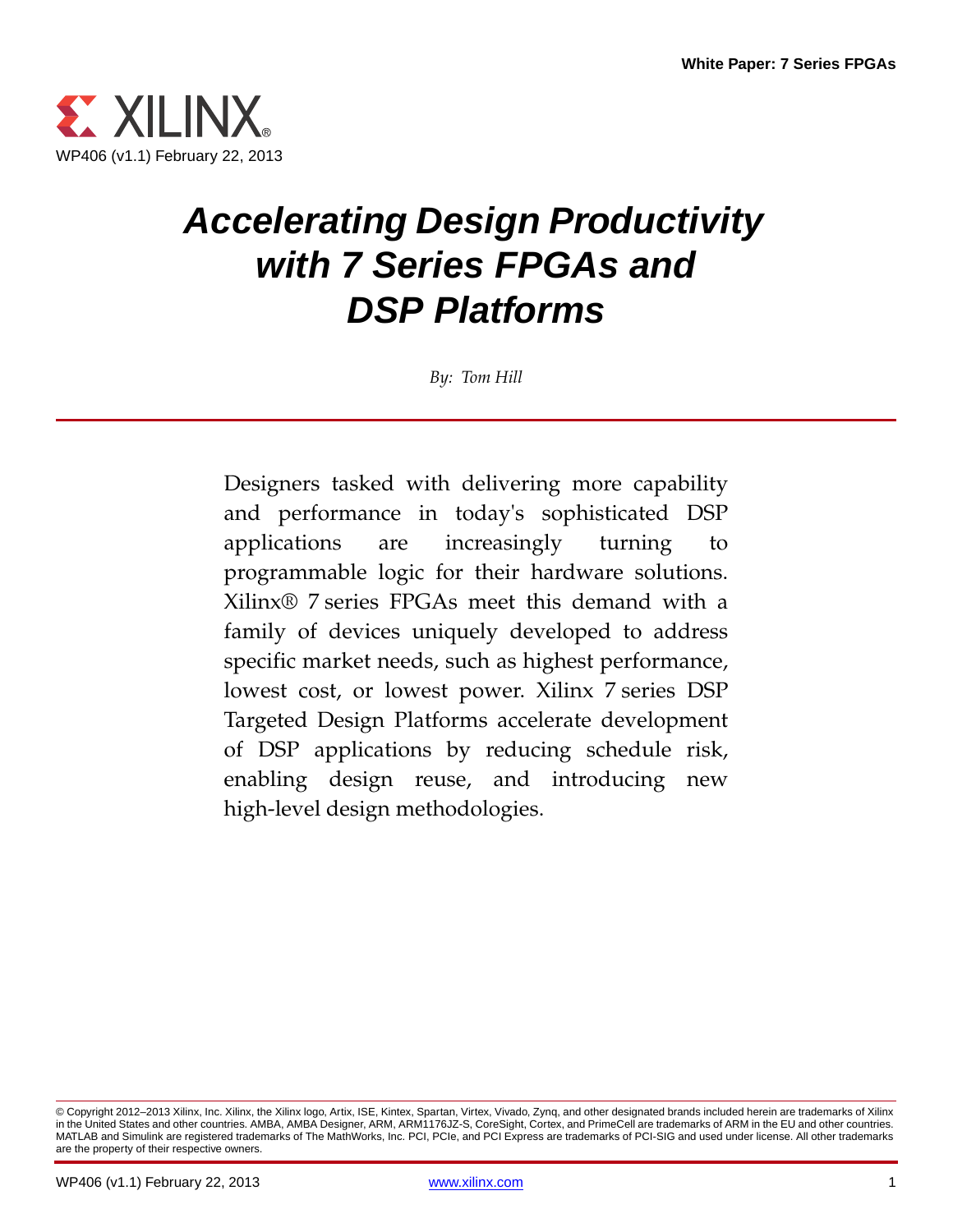### 7 Series FPGAs for DSP

With 7 series FPGAs, Xilinx introduced a new high-k metal gate (HKMG), high-performance, low-power (HPL) variant of 28 nm process technology. The resulting Artix™-7, Kintex™-7, and Virtex®-7 FPGAs allow designers to achieve both low power consumption and high DSP performance without compromise [\(Figure 1](#page-1-0)). The 7 series devices are built around a scalable, optimized structural concept that eliminates architectural differences between device families. This makes it easy to target designs towards the 7 series device that most perfectly meets the designer's requirements.

<span id="page-1-0"></span>

*Figure 1:* **7 Series FPGAs Optimized, Scalable Architecture**

#### Fourth Generation DSP48E1 Slice

High DSP performance in the 7 series FPGAs is achieved through the capabilities of the DSP48E1 slice, the fourth generation of this innovative embedded block in 7 series FPGAs. The DSP48E1 slice provides designers with dynamic control input signals that can select different arithmetic operations on a clock-by-clock basis. The slice is implemented in fully customized silicon, and as a result, delivers superior power and performance.The structural elements of the slices and tile are illustrated in [Figure 2](#page-2-0).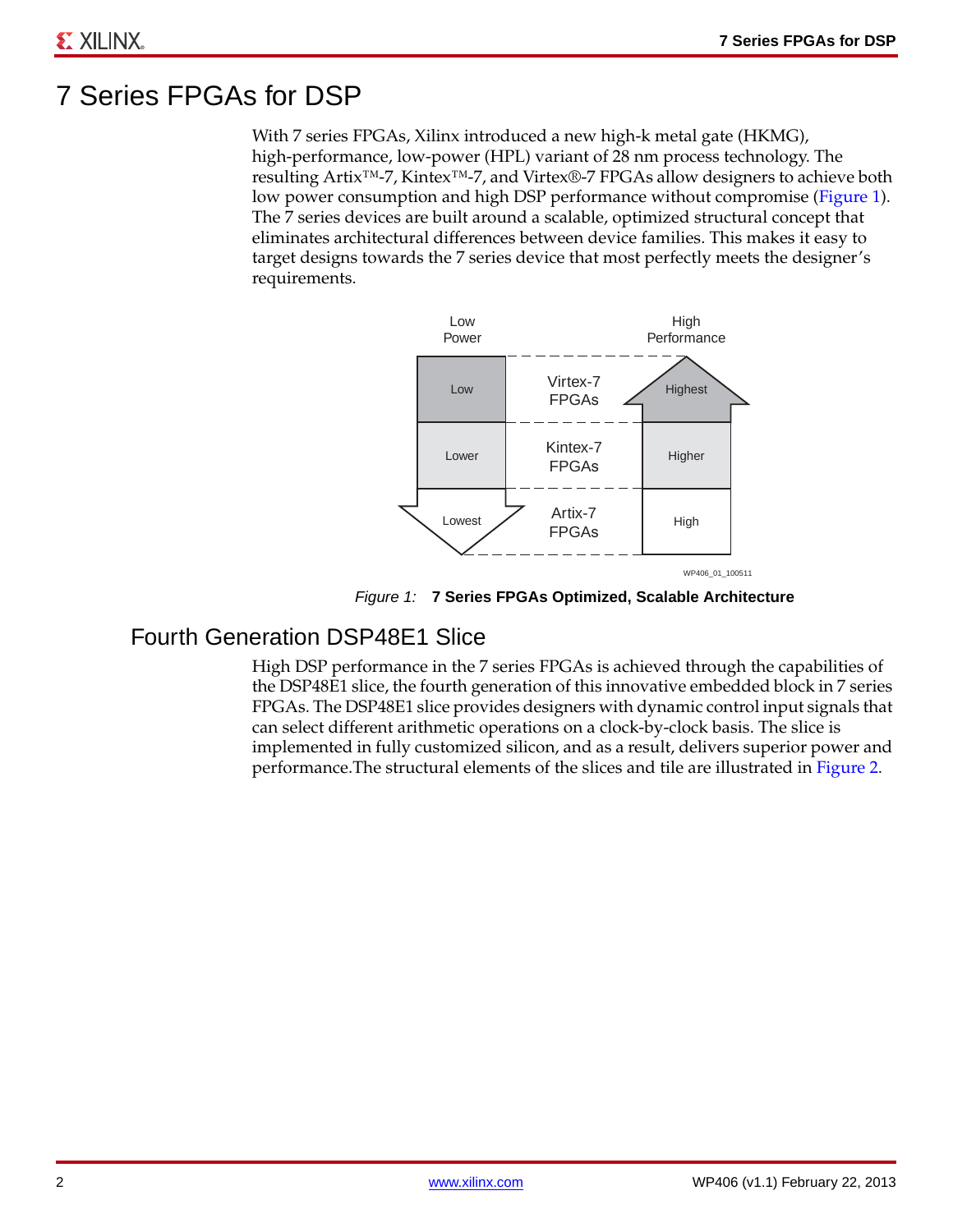<span id="page-2-0"></span>

*Figure 2:* **DSP48E1 Tile (Two DSP48E1 Slices and Interconnects)**

Five high-speed interconnects are used to combine two DSP48E1 slices into a single DSP48E1 tile that can be used to implement a variety of arithmetic operations of variable precision with no loss of  $F_{MAX}$  performance.

This enables high-resolution applications such as radar, medical imaging, and wireless to take full advantage of the 7 series FPGAs' industry-leading 28 nm DSP performances.

The [Independent Multiplier and Accumulator Access](#page-2-1) section compares the capabilities of the 7 series DSP48E1 tile to the Altera Stratix V DSP block for a variety of arithmetic operations commonly used in DSP algorithms.

#### <span id="page-2-1"></span>Independent Multiplier and Accumulator Access

The DSP48E1 slice allows for greater flexibility by providing independent access to each multiplier and accumulator compared to the Altera Stratix V DSP block that limits access to one. See [Figure 3](#page-3-0).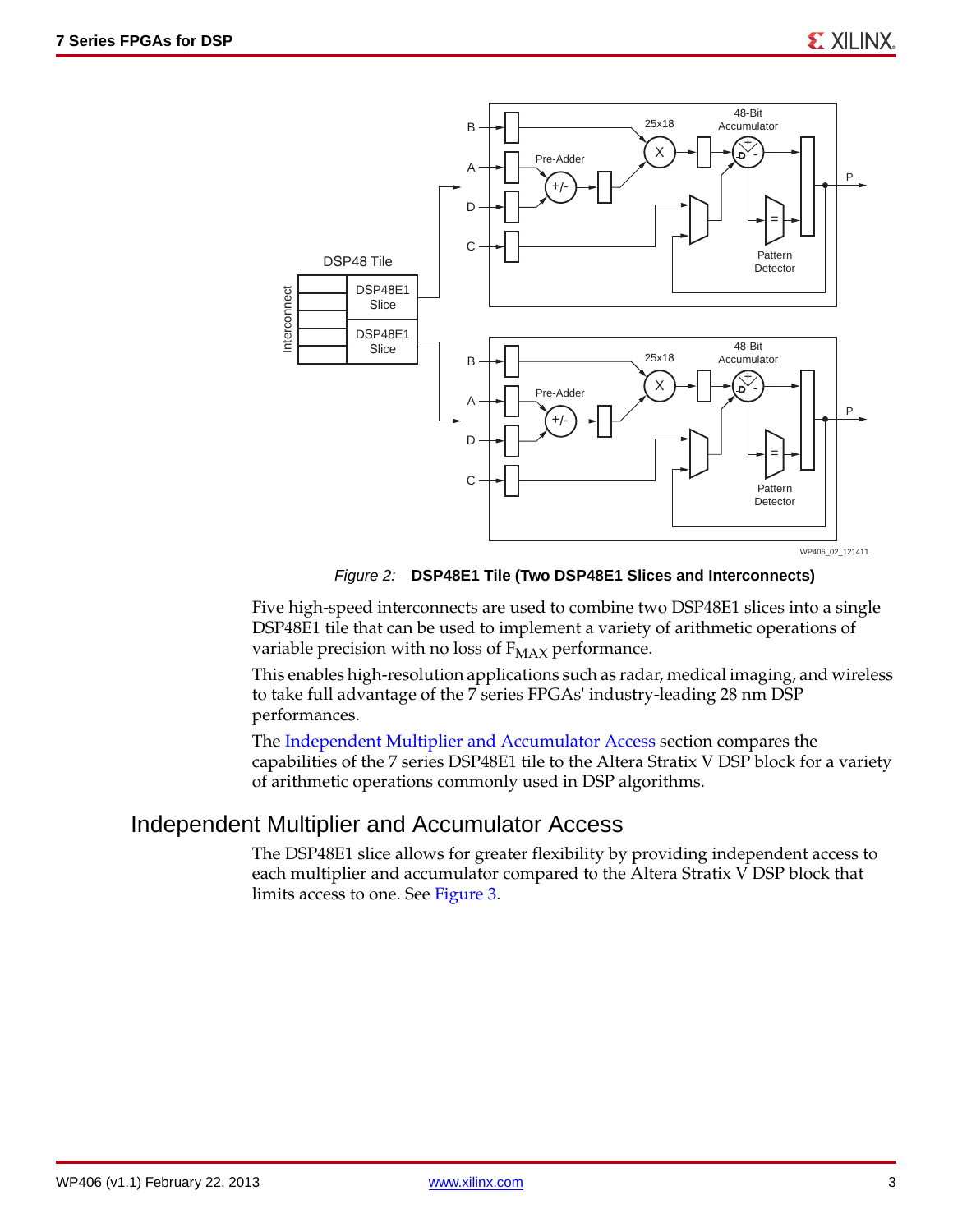<span id="page-3-0"></span>

*Figure 3:* **Independent Multipliers in the DSP48E1 Tile**

#### <span id="page-3-2"></span>Support for Wider Multiply Operations

Each multiplier in the DSP48E1 slice supports up to 18x25 bits that allow the DSP48E1 tile to implement wider multiply operations up to 35x24 with pre-add and 35x26 without pre-add. See [Figure 4](#page-3-1) and [Table 1](#page-4-0).

<span id="page-3-1"></span>

WP406\_04\_011713

#### *Figure 4:* **Wide Multiplier Comparison**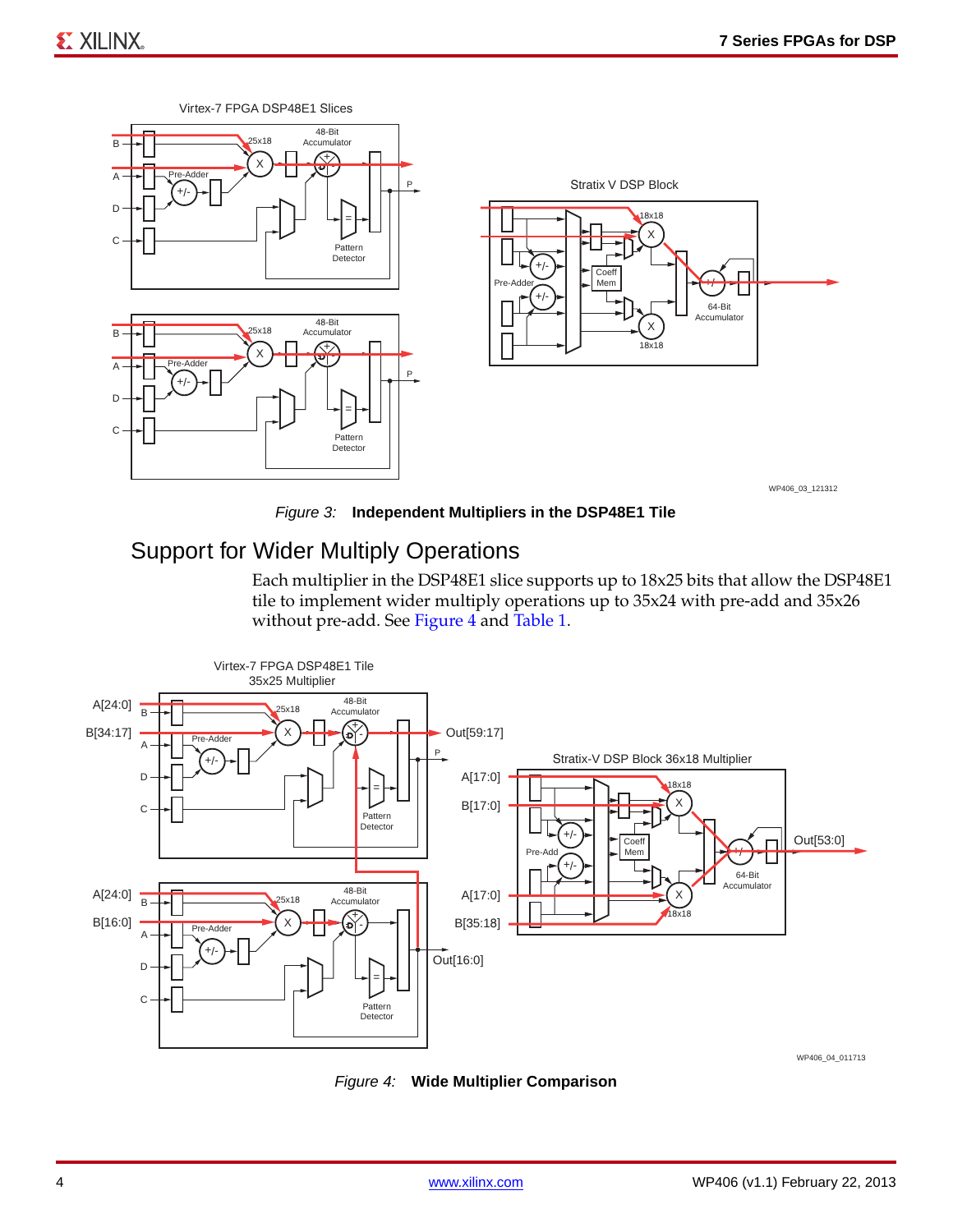| Configuration                  | Xilinx DSP48E1 Tile                      | <b>Altera Stratix V DSP Block</b>           |
|--------------------------------|------------------------------------------|---------------------------------------------|
| Independent<br>Multipliers     | Two 25x18 with full 43-bit<br>resolution | Two 18x18 with limited<br>32-bit resolution |
| With Pre-add                   | 35x24                                    | 26x22                                       |
| Without Pre-add                | $35x25$ or $42x18$                       | $27x27$ or $36x18$                          |
| Without Pre-add<br>(Cport ext) | $35x26$ or $42x19$                       | N/A                                         |

<span id="page-4-0"></span>

|  | Table 1: DSP Resource Comparison for Wide Multipliers |  |  |  |
|--|-------------------------------------------------------|--|--|--|
|--|-------------------------------------------------------|--|--|--|

#### Symmetric Filter Coefficients Not Limited to 8 Values

The DSP48E1 slice provide complete flexibility to support coefficients of any length using the input ports for each accumulator. See [Figure 5.](#page-4-1)

<span id="page-4-1"></span>

*Figure 5:* **Support for Filter Coefficients**

#### ALU Block for Efficient Rounding

Each DSP48E1 slice supports advanced functions, such as an ALU and pattern detection block, which allow more efficient hardware implementations for common rounding modes, including convergent, symmetric, and random rounding. See [Figure 6.](#page-5-0)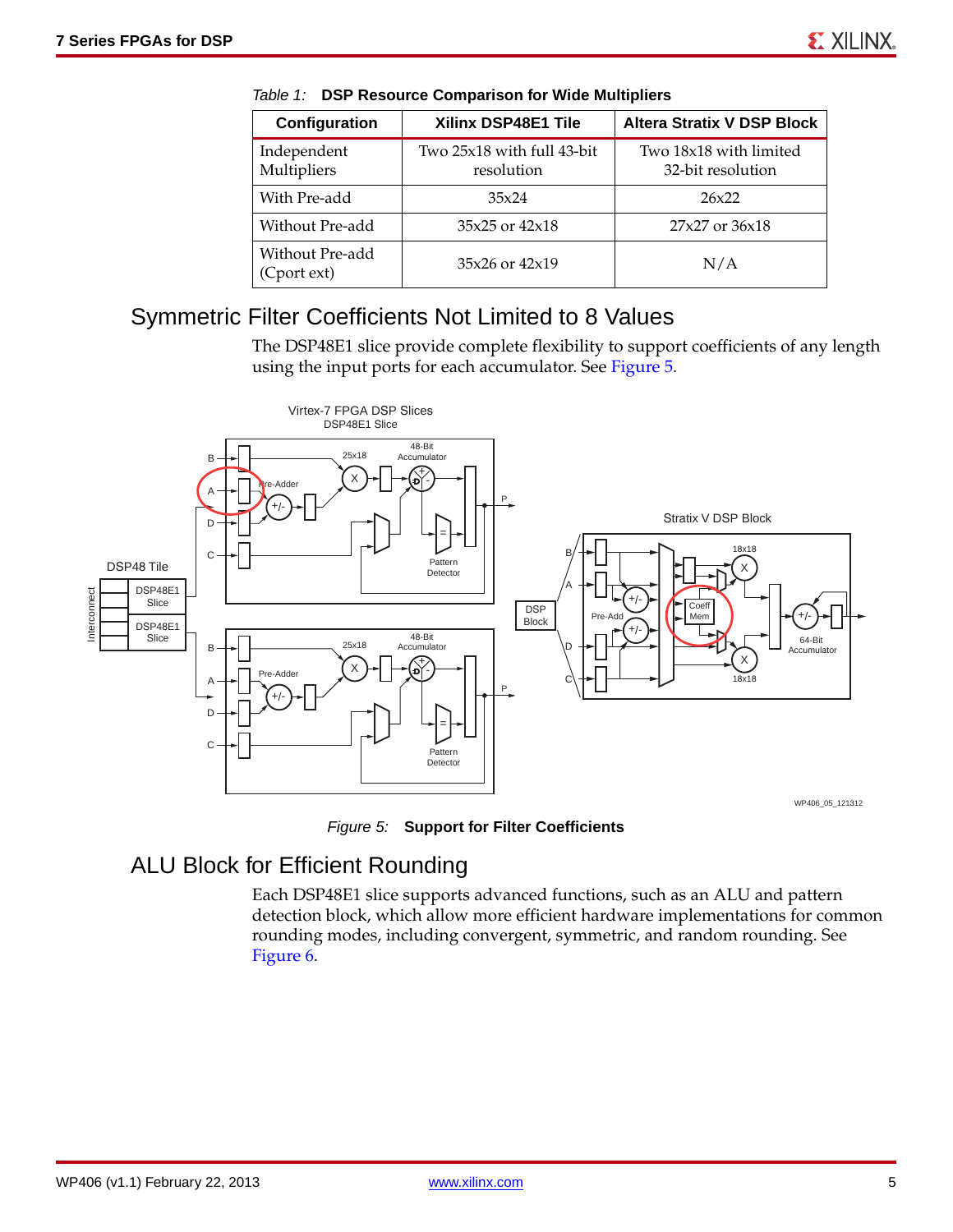<span id="page-5-0"></span>

*Figure 6:* **Hardware Support for Fixed-Point Rounding**

#### Larger, More Flexible Accumulators

The DSP48E1 tile offers the flexibility to use two 48-bit accumulators independently or to combine them into a single 96-bit accumulator. See [Figure 7](#page-5-1). See [Table 2.](#page-6-0)

<span id="page-5-1"></span>

WP406\_07\_121312

#### *Figure 7:* **Wide Accumulator Comparison**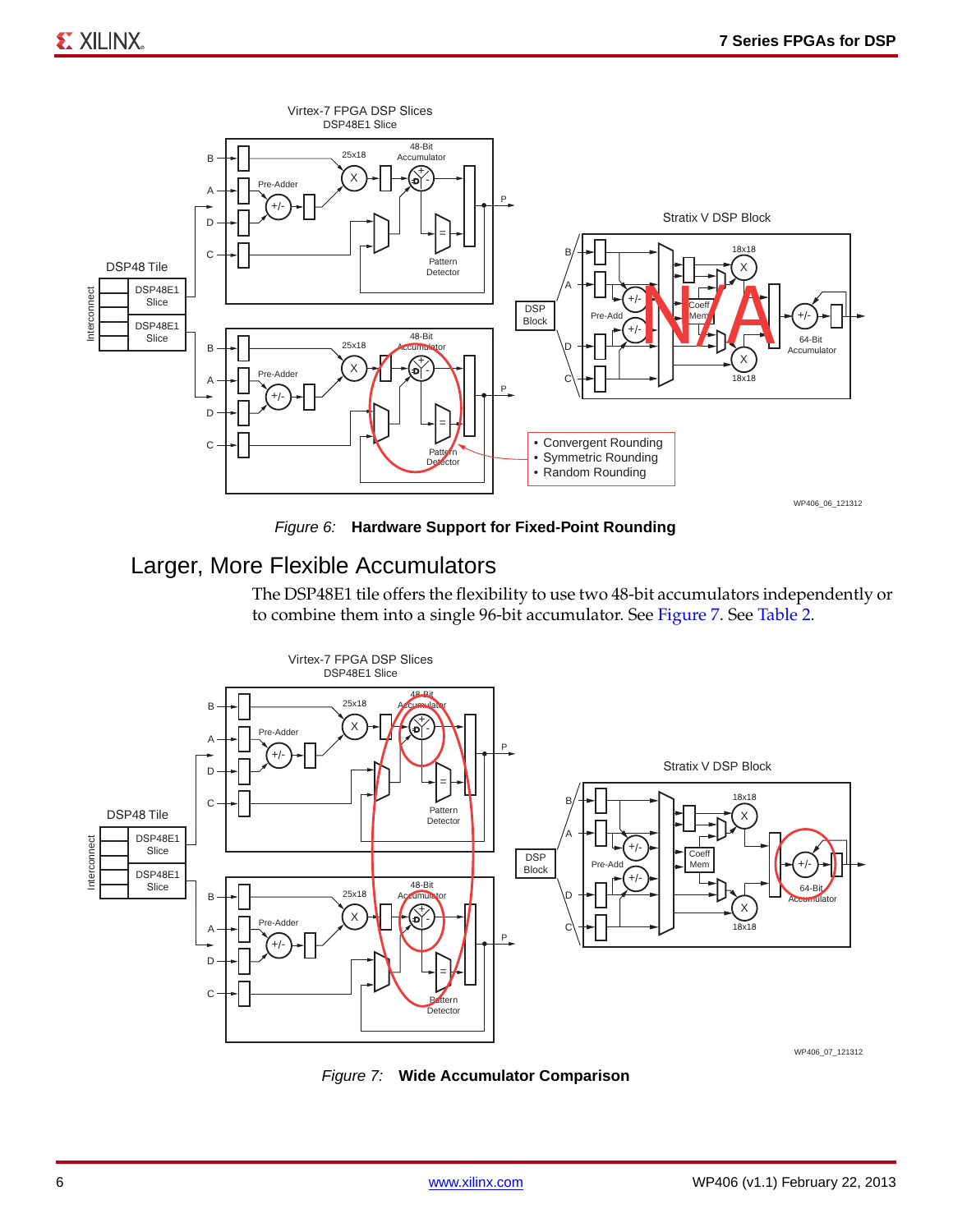| Configuration    | Xilinx    | <b>Altera</b> |  |
|------------------|-----------|---------------|--|
| One Accumulator  | $96$ -bit | 64-bit        |  |
| Two Accumulators | 48-bits   | N/A           |  |

<span id="page-6-0"></span>

|  |  |  | Table 2: DSP Resource Comparison for Wide Accumulators |
|--|--|--|--------------------------------------------------------|
|--|--|--|--------------------------------------------------------|

#### More Efficient Complex Multiply Implementations

The DSP48E1 tile can be configured to implement two 25x18 multiply-add operations that can be used to build complex multipliers with 30% less logic:

out\_r =  $(ar<sup>*</sup>br) - (ai<sup>*</sup>bi)$ 

 $out_i = (ar^*bi) + (ai^*br)$ 

See [Figure 8.](#page-6-1)

<span id="page-6-1"></span>

*Figure 8:* **Comparison of Complex Multiply Real Output** 

Note: Figures only show configuration for the real output of the complex multiply. [Table 3](#page-6-2) compares the DSP hardware resources for wide complex multiply operations commonly used in wireless and A&D applications

<span id="page-6-2"></span>

|  | Table 3: Wide Complex Multiply Operations |  |
|--|-------------------------------------------|--|
|  |                                           |  |

| <b>Operation</b>                   | <b>Xilinx</b>                       | Altera       |  |
|------------------------------------|-------------------------------------|--------------|--|
| 18x18 complex multiplier           | 3 DSP48 slices<br>$(1.5$ DSP tiles) | 2 DSP blocks |  |
| 18x25 complex multiplier           | 2 DSP48 tiles                       | 3 DSP blocks |  |
| 18x25 complex multiplier $F_{MAX}$ | 741 MHz                             | $400$ MHz    |  |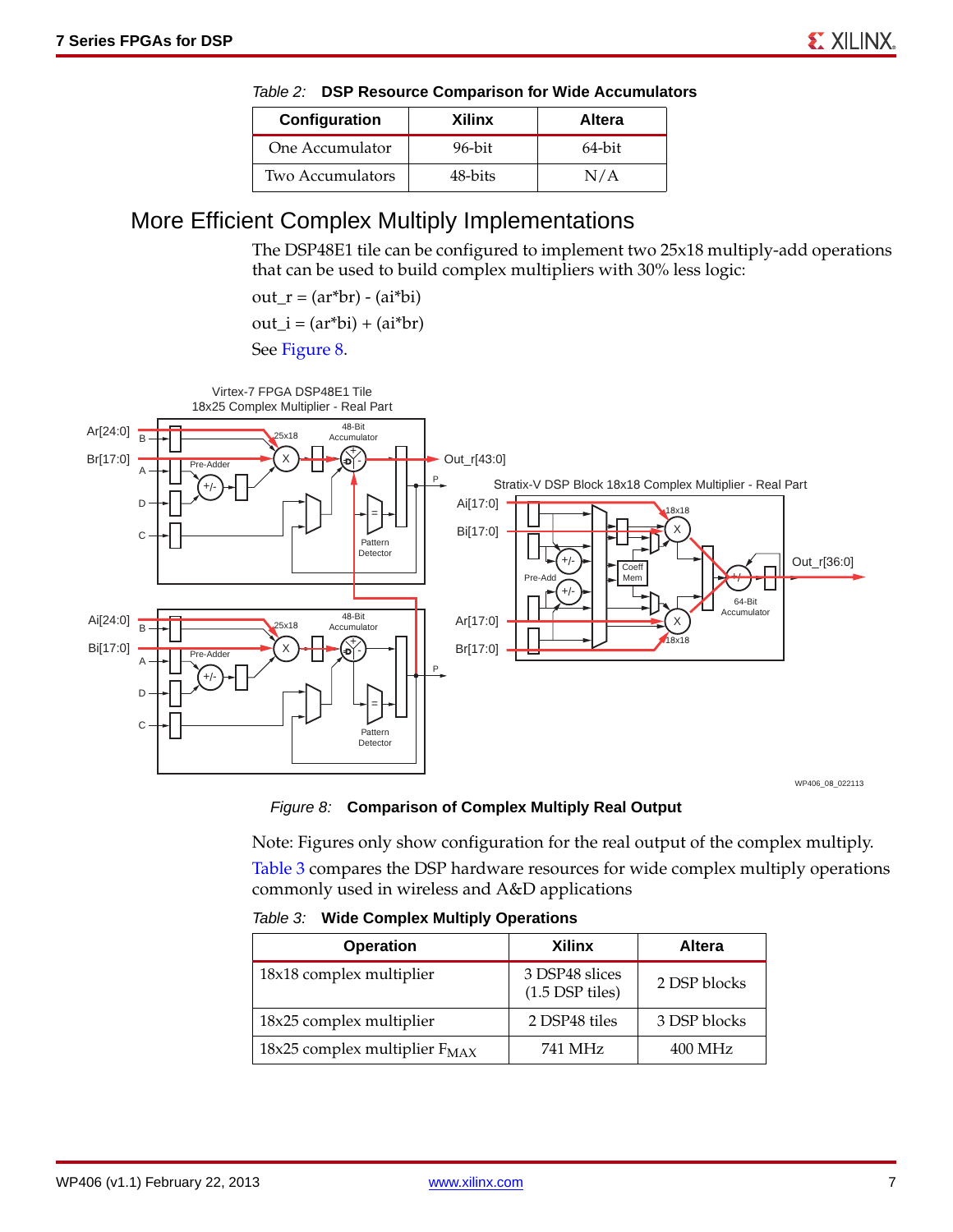## Virtex-7 FPGAs: Highest Performance in a Programmable Device

Virtex-7 FPGAs address a need for a hardware solution in applications that require the highest levels of DSP performance. Virtex-7 FPGAs include up to 3,600 DSP48E1 slices, capable of clocking at over 741 MHz, that combine to deliver over 5,000 GMAC/s of peak DSP performance, satisfying even the most demanding applications, as illustrated in [Figure 9](#page-7-1).

<span id="page-7-1"></span>

Symmetric Filtering Operations WAGES AND WANTED WARD WANTED WARD AND MELTING ON A UNITED STATES ON A 121712

*Figure 9:* **High-End FPGA DSP Performance**

Virtex-7 FPGAs deliver over 2X the peak DSP processing bandwidth of other leading 28 nm alternatives for symmetric filtering operations typical of wireless, radar, and medical applications.

## Kintex-7 FPGAs: Highest DSP Performance per Dollar

The Kintex-7 FPGA shares the same high-performance silicon process and DSP48E1 slice as the Virtex-7 FPGA, but the amounts and ratios of these resources have been optimized to lower costs for high-volume applications. These applications include wireless infrastructure, broadcast, and medical, which previously required a high-performance class device; they can now use the Kintex-7 FPGA to reduce cost and power by half. In fact, Kintex-7 devices offer over twice the DSP processing bandwidth of competing mid-range 28 nm programmable devices, as shown in [Figure 10](#page-7-0).

<span id="page-7-0"></span>

*Figure 10:* **High-Volume FPGA DSP Performance**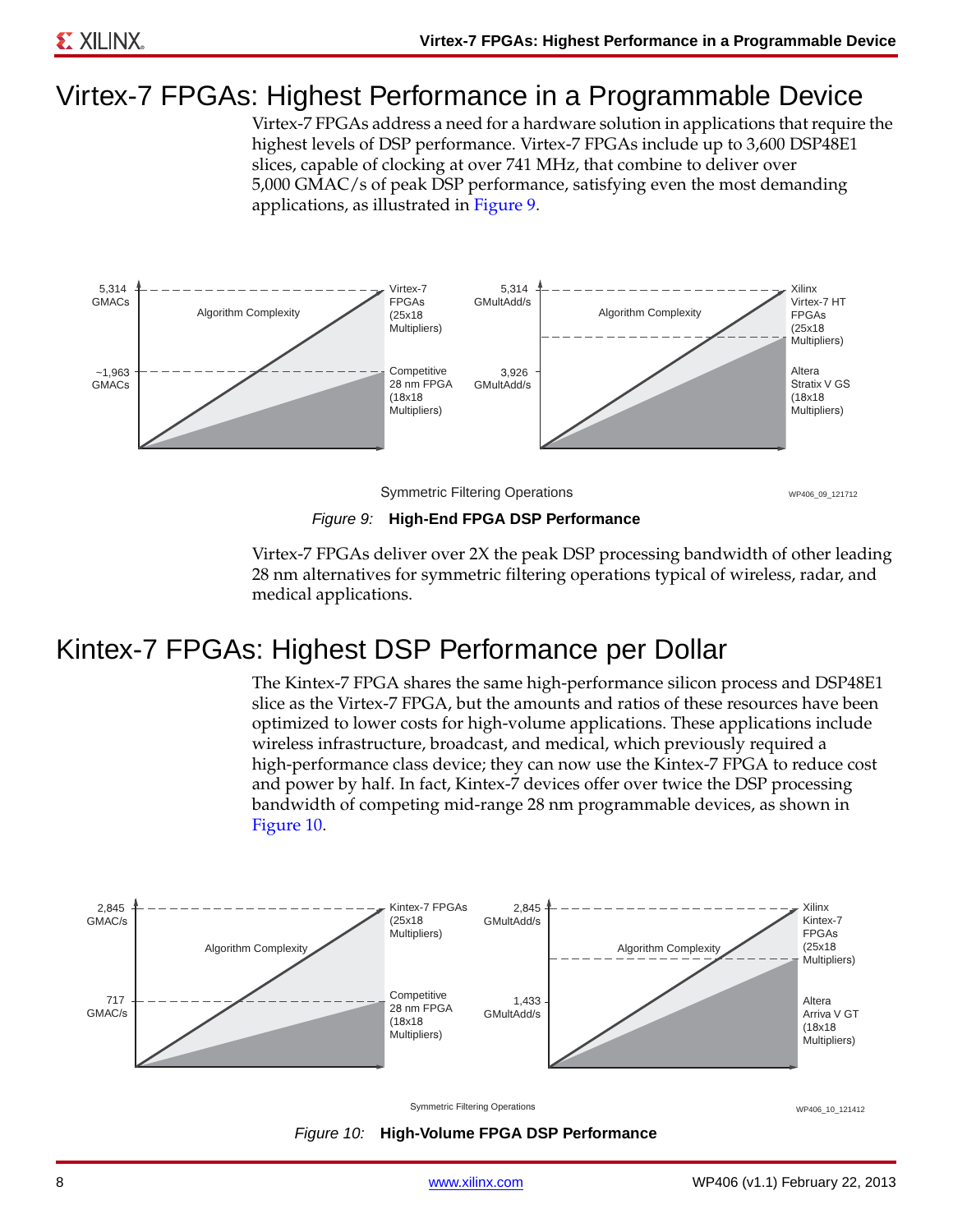### Artix-7 FPGAs: Highest DSP Performance per Watt in a High-Volume Device

The Artix-7 device offers the lowest power and lowest cost in an FPGA, addressing the high-volume market. The Artix-7 device shares a scalable, optimized architecture with Kintex-7 and Virtex-7 FPGAs, including the DSP48E1 slice, but the Artix-7 FPGA silicon processes have been further optimized for maximum power efficiency. The 50% power reduction achieved by 7 series FPGAs is the cumulative effect of multiple power optimizations, including an advanced, low-power (HPL) HKMG process that delivers a 65% reduction in static power. Additional architectural and process improvements have lowered dynamic power in the Artix-7 device by 25%, while I/O power has been reduced by 30%. See [Figure 11.](#page-8-0)

<span id="page-8-0"></span>

*Figure 11:* **7 Series Power Reduction**

Power-sensitive, high-volume applications can be implemented on Artix-7 devices with over 3X the DSP processing bandwidth and up to 87% less power than competitive devices, enabling more DSP processing bandwidth per clock and per watt.

Additionally, Artix-7 FPGAs offer up to a 5X performance-per-watt advantage compared to multi-core DSPs. For example, a TI TMC320C6678 multi-core DSP consumes an estimated 12.3 watts to deliver a peak DSP performance of 320 GMAC/s, which normalizes to 26 GMAC/s per watt. The Artix-7 FPGA can deliver up to 140 GMAC/s per watt, making it the ideal device for applications that demand both high performance and low power. Refer to [Figure 12](#page-9-0).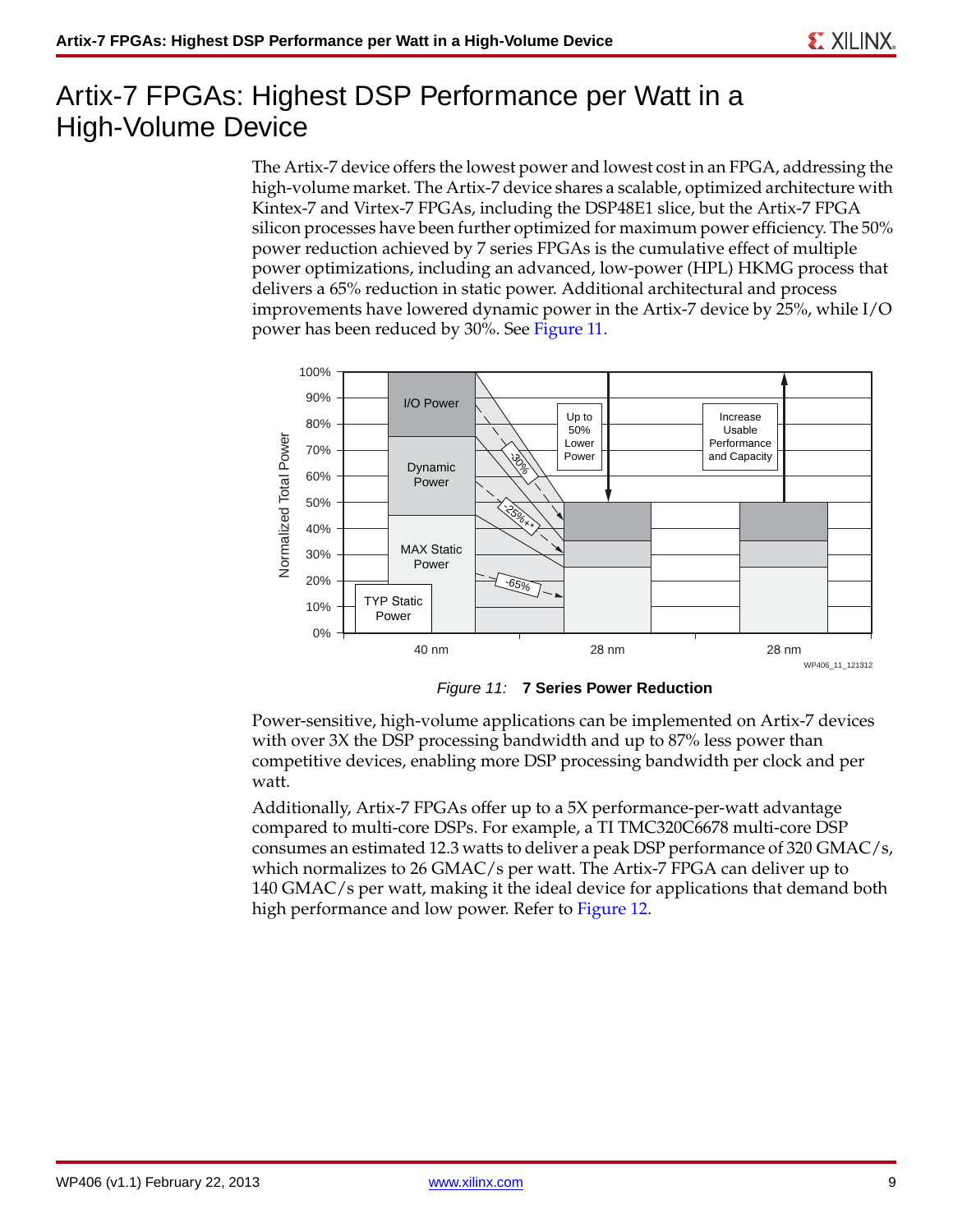<span id="page-9-0"></span>

When compared against competing 28 nm high-volume devices, the Artix-7 family offers over a 3X performance advantage, delivering up to 929 GMAC/s of DSP processing bandwidth for symmetric filters, as shown in [Figure 13](#page-9-1).

Artix-7 FPGAs offer both performance and flexibility advantages over off-the-shelf ASSP solutions and over 2X the performance of competitive devices.

<span id="page-9-1"></span>

*Figure 13:* **Low Power, High Volume DSP Performance**

## Accelerate Development with DSP Targeted Design Platforms

Designers with a variety of technical backgrounds can use the leading DSP Targeted Design Platforms from Xilinx (see [Figure 14\)](#page-10-0) to evaluate the benefits of 7 series FPGAs in their designs. Targeted Design Platforms provide development hardware, FPGA Mezzanine Card (FMC) I/O daughter cards, reference designs, IP and domain-specific design methodologies, and tools that reduce schedule risk and accelerate development of new designs.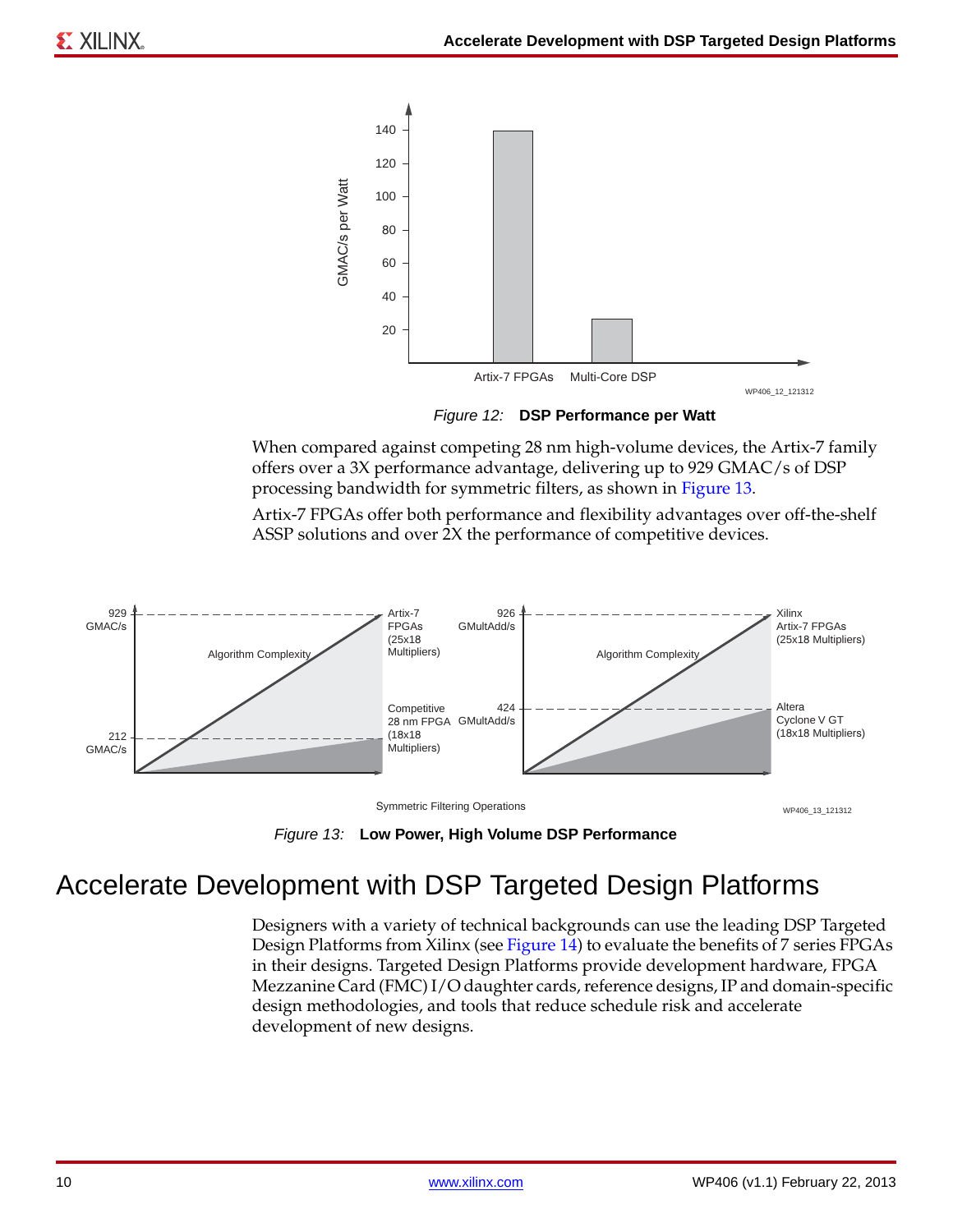<span id="page-10-0"></span>

*Figure 14:* **Xilinx Targeted Design Platforms**

The Kintex-7 FPGA DSP Kit is the first DSP domain platform available from Xilinx for DSP development in 7 series devices. Technical highlights of this kit include:

- Kintex-7 FPGA KC705 Evaluation Kit equipped with the Kintex-7 XC7K325T device, featuring 840 DSP48E1 slices that can deliver up to 1,245 GMAC/s of DSP processing bandwidth
- 4DSP FMC150 ADC/DAC high-speed FMC mezzanine card that includes:
	- Dual-channel 16-bit 800 MSPS DAC
	- Dual-channel 14-bit 250 MSPS ADC data converters
	- Clock generation/clock conditioning
- ISE® Design Suite: System Edition/Vivado™ Design Suite Targeted to the KC705 board
	- Includes System Generator for DSP
- DSP "Getting Started" Reference Design with digital up/down conversion and high-speed analog interface logic
- RTL DSP design tutorial
- Model-based design tutorial with MATLAB® and Simulink® software

Additional RF and High-Speed analog cards are available from the Xilinx FMC ecosystem.

#### Reduce Schedule Risk with Proven DSP Targeted Reference Designs

Xilinx DSP Development kits serve as a validation platform for DSP development that reduces schedule risk. Prior to release, each reference design shipped with the kits is thoroughly tested for functional correctness, design efficiency, timing closure, and high quality of results.

The digital signal processing logic and high-speed analog interfaces are designed to fully leverage the performance of the FPGA, including the DSP48E1 slice and the I/O. These reference designs are provided as precompiled bitstreams that can be directly downloaded onto the FPGA and executed in hardware. The reference designs reduce schedule risk by validating working devices at full performance. After silicon has been validated, step-by-step design tutorials are provided that take users through the process of regenerating IP cores and recompiling design source files through the ISE Design Suite tool to generate new programming files. Validating working silicon,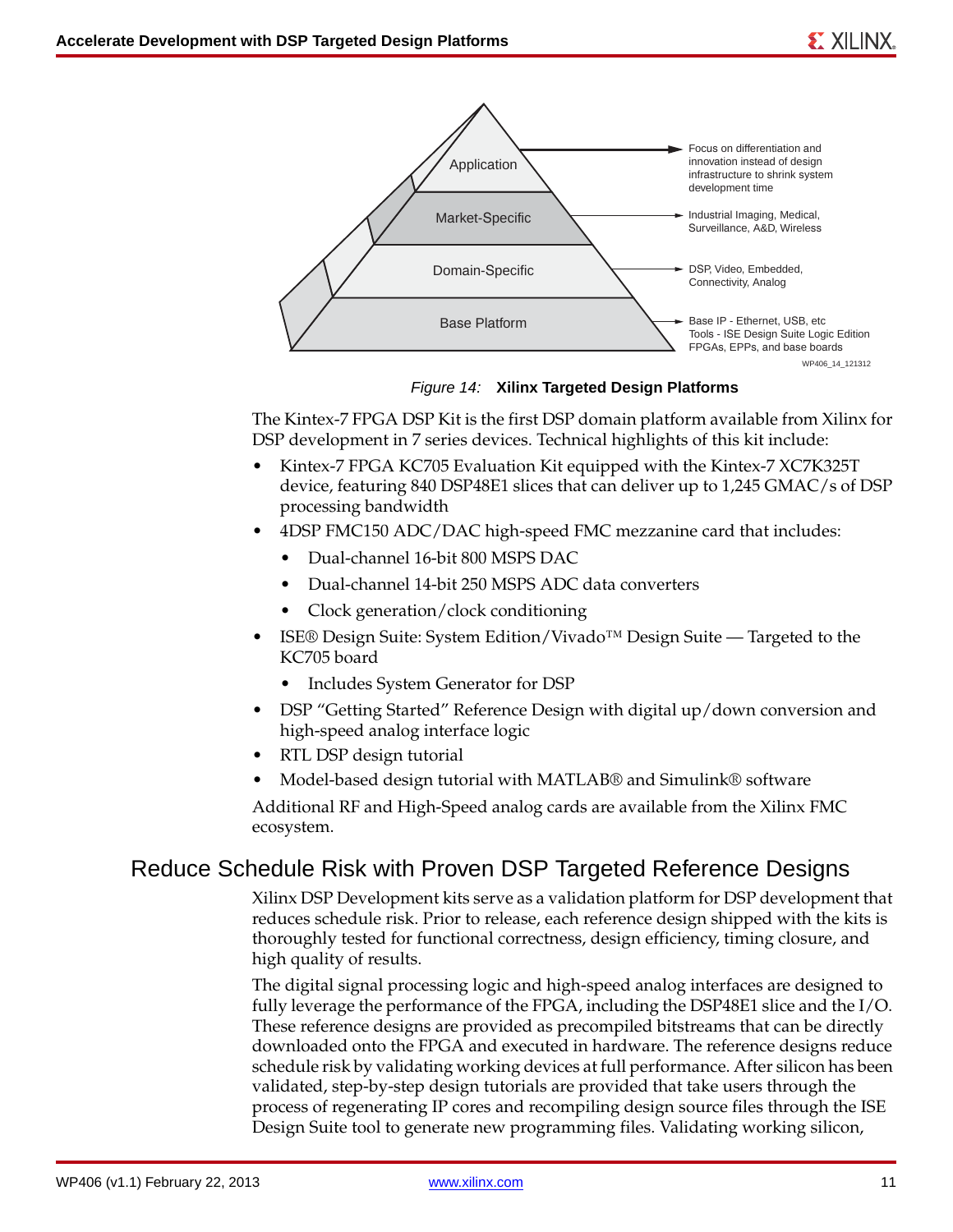working IP, and working tool flows ensures that time-critical projects start with confidence.

The DSP reference design fully leverages the performance capability of the Kintex-7 FPGA. The programmable logic used to implement the DUC/DDC functionality is overclocked at 491.52 MHz to allow resource sharing of the DSP48E1 slices. The DUC output sampling rate supports 245.76 MSPS with a 2X interpolation through the ISERDES to achieve a final DAC output sampling rate of 491.52 MSPS. The ISERDES ADC data capture is configured to support either a single stream of 245.76 MSPS (per ADC channel) or a dual stream, where each stream is decimated by 2X at 122.88 MSPS.

An example of an initial design is shown in [Figure 15](#page-11-0).

<span id="page-11-0"></span>

*Figure 15:* **Kintex-7 FPGA DSP Kit Targeted Reference Design Block Diagram**

DSP Targeted Reference Designs are fully supported designs that are updated for each design tool release. Portions of these designs are often reusable in end-user designs, saving weeks or even months of design effort recreating non-proprietary design infrastructure. For example, the targeted reference design for the Kintex-7 FPGA DSP Kit includes signal generation, digital up/down conversion blocks, and interface blocks to the high-speed data converters.



*Figure 16:* **Kintex-7 FPGA DSP Kit Design Reuse**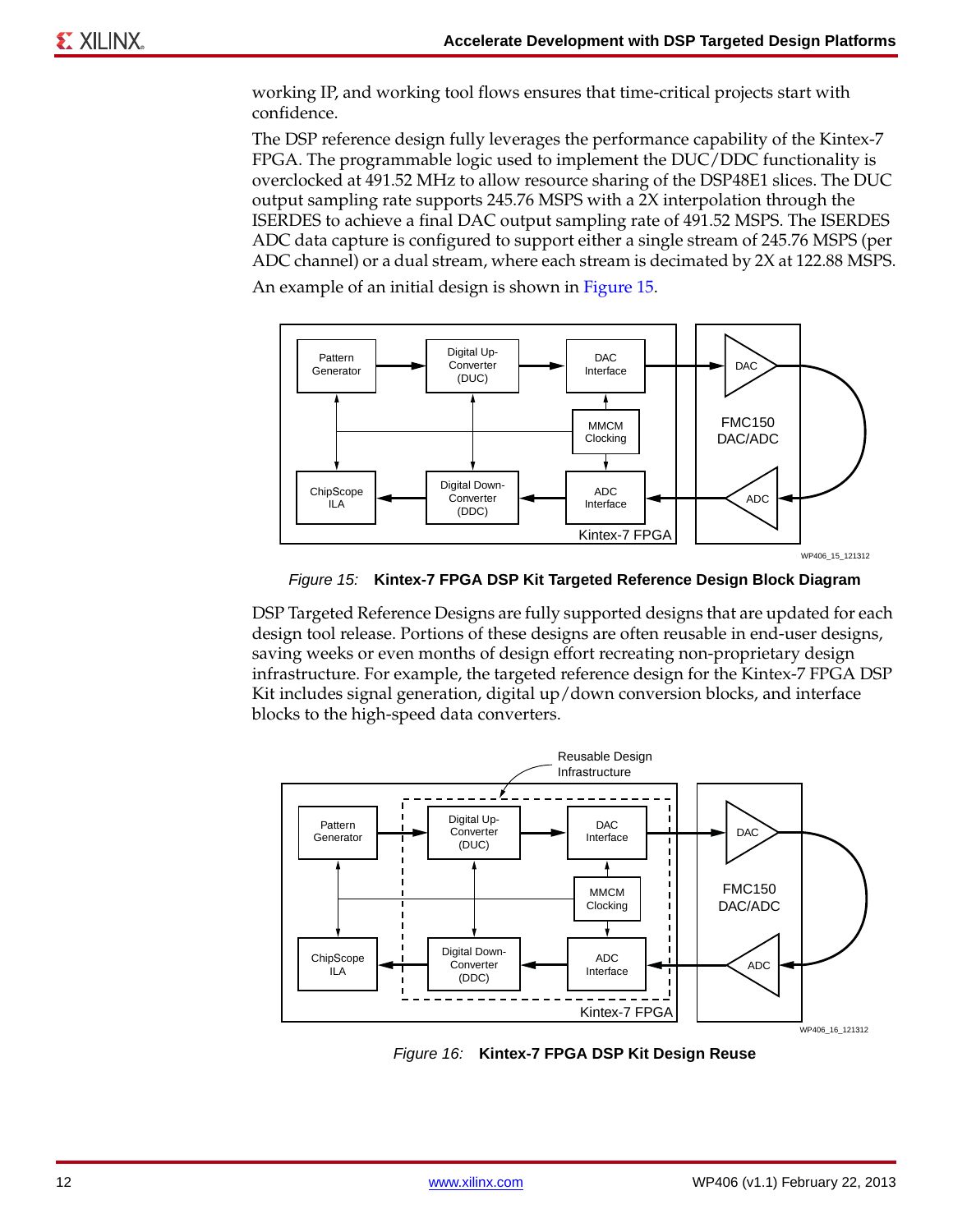#### Extend DSP Platform Capabilities through the FMC Ecosystem

Developed by a consortium of companies ranging from FPGA vendors to end users, the FPGA Mezzanine Card (FMC) is compliant to an ANSI standard that provides a standard form factor, connectors, and modular interface to an FPGA located on a base board. Decoupling the I/O interfaces from the FPGA simplifies I/O interface module design while maximizing carrier card reuse. See [Figure 17](#page-12-0). Today, roughly 30 FMC high-speed analog FMC daughter cards are available through Xilinx ecosystem partners.

<span id="page-12-0"></span>

*Figure 17:* **FMC Mezzanine Cards for Xilinx Development Boards**

Key Benefits of FMCs:

- **Data throughput:** Support of individual signaling speeds up to 10 Gb/s, with potential overall bandwidth of 40 Gb/s between mezzanine and carrier card
- **Latency:** Elimination of protocol overhead removes latency and ensures deterministic data delivery
- **Design simplicity:** Expertise in protocol standards such as PCI™, PCI Express®, or Serial RapidIO not required
- **System overhead:** Power consumption, IP core costs, engineering time, and material costs reduced through simplification of system design
- **Design reuse:** Whether using a custom in-house board design or a commercial off-the-shelf (COTS) mezzanine or carrier card, the FMC standard promotes the ability to retarget existing FPGA/carrier card designs to a new I/O. All that is required is swapping out the FMC module and slightly adjusting the FPGA design.

Over 30 high-speed analog FMC cards are currently available through the FMC ecosystem. A complete list of can be found at: [www.xilinx.com/fmc.](www.xilinx.com/fmc)

### Summary

Xilinx DSP design platforms reduce schedule risk and accelerate productivity for any new DSP design that targets FPGAs. Xilinx 7 series FPGAs deliver high levels of DSP performance at half the cost and power compared to previous generation devices. The device family shares an optimized, scalable silicon architecture that enables designs to migrate across device families, and thus to highlight the device that offers the best combination of performance, cost, and power.